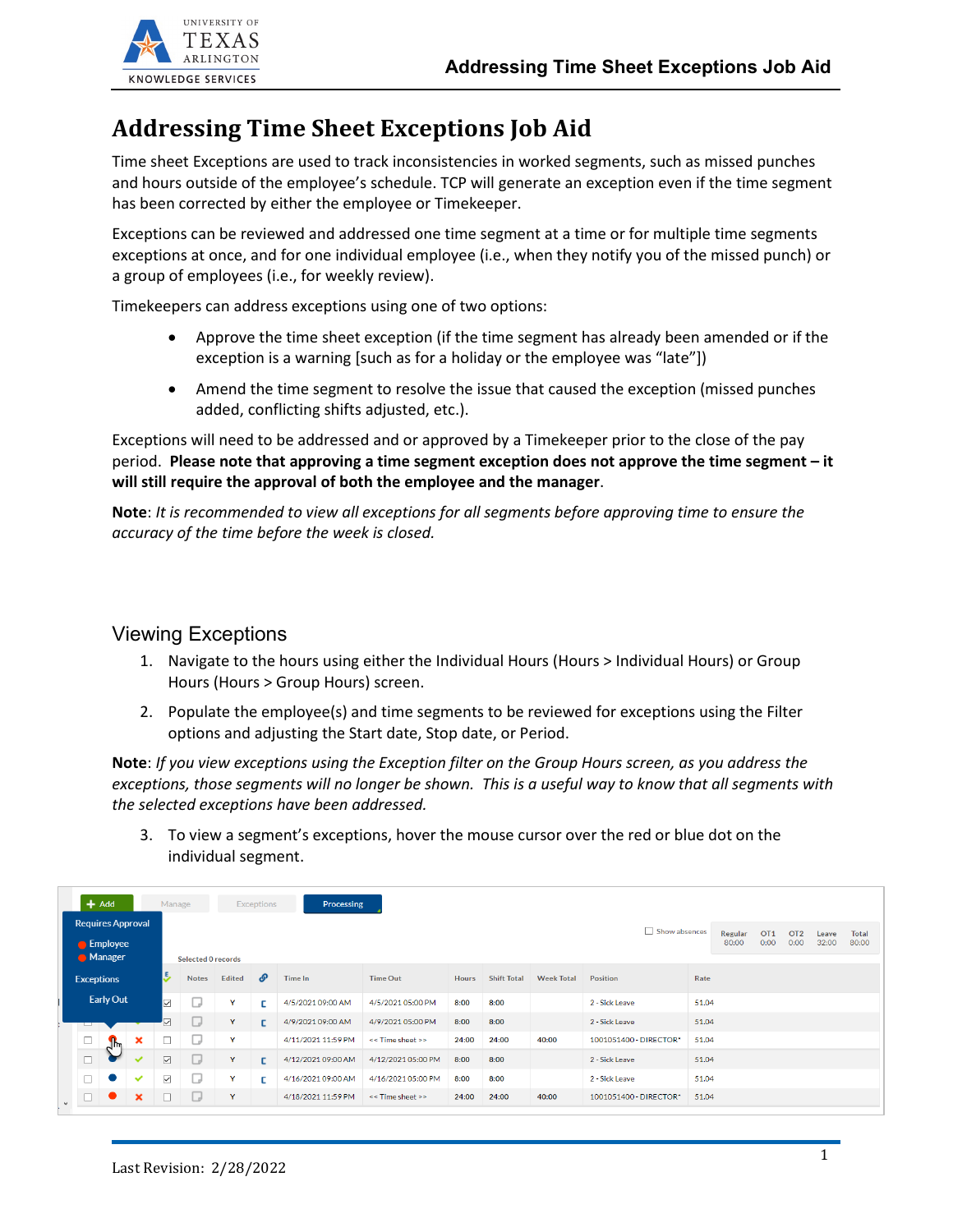

- a. A red dot indicates that the segment requires an approval (Requires Approval) and includes:
	- i. Missed Punches
	- ii. Missing Employee Approval
	- iii. Missing Manager Approval
- b. A blue dot indicates that an exception is being tracked on the segment but does not require approval (Exceptions) and includes:
	- iv. Late In
	- v. Holiday
	- vi. Long Break

## Address Exception for One Time Segment

- 1. With the time segment displayed on either the Individual Hours or Group Hours screen, rightclick on the exception dot.
- 2. Click the Approve radio button for the exception types to be approved.
- 3. Click the Apply button.

| L                    | - 5<br>M.                 |                          |              |                     |                     |              |           |                   |          |  |
|----------------------|---------------------------|--------------------------|--------------|---------------------|---------------------|--------------|-----------|-------------------|----------|--|
| 1(<br>٠              |                           | <b>Unapprove Approve</b> |              |                     |                     |              |           |                   |          |  |
|                      | <b>Conflicting Shifts</b> | $\bullet$                | $\bullet$    |                     |                     |              |           |                   |          |  |
| □                    | Missed In Punch           | $\bullet$                | $\circ$      | Time in             | <b>Time out</b>     | <b>Hours</b> | Day total | <b>Week total</b> | Posit    |  |
| $\Box$               | <b>Employee</b>           | $\circ$                  |              | 9/6/2021 12:00 AM   | << Time sheet >>    | 8:00         | 8:00      | $8:00*$           | $7 - H$  |  |
| П                    |                           |                          |              | 10/15/2021 09:00 AM | << Time sheet >>    | 8:00         |           |                   | $15 -$   |  |
| п                    | Manager                   | ۰                        | $\circ$      | 10/16/2021 08:00 AM | << Time sheet >>    | 8:00         | 8:00      | 16:00*            | $2 - Si$ |  |
|                      |                           |                          |              | 10/19/2021 09:00 AM | 10/19/2021 12:45 PM | 3:45         |           |                   | 100      |  |
|                      |                           |                          | <b>Apply</b> | 10/19/2021 01:15 PM | 10/19/2021 04:30 PM | 3:15         | 7:00      |                   | 100      |  |
| $\blacktriangledown$ |                           |                          |              | 10/21/2021 08:00 AM | 10/21/2021 05:00 PM | 9:00         |           |                   | 100      |  |
|                      |                           | Y<br>- 11                |              | 10/21/2021 09:00 AM | 10/21/2021 05:00 PM | 8:00         | 17:00     | 24:00*            | 100      |  |
|                      | right click               | $\overline{a}$           |              | 10/28/2021 08:00 AM | << Time sheet >>    | 8:00         | 8:00      | $8:00*$           | $2 - Si$ |  |
|                      |                           | ۳.<br>Y                  |              | 11/25/2021 07:00 AM | << Clocked In >>    | 1661:28      | 1661:28   | 1661:28*          | 100      |  |